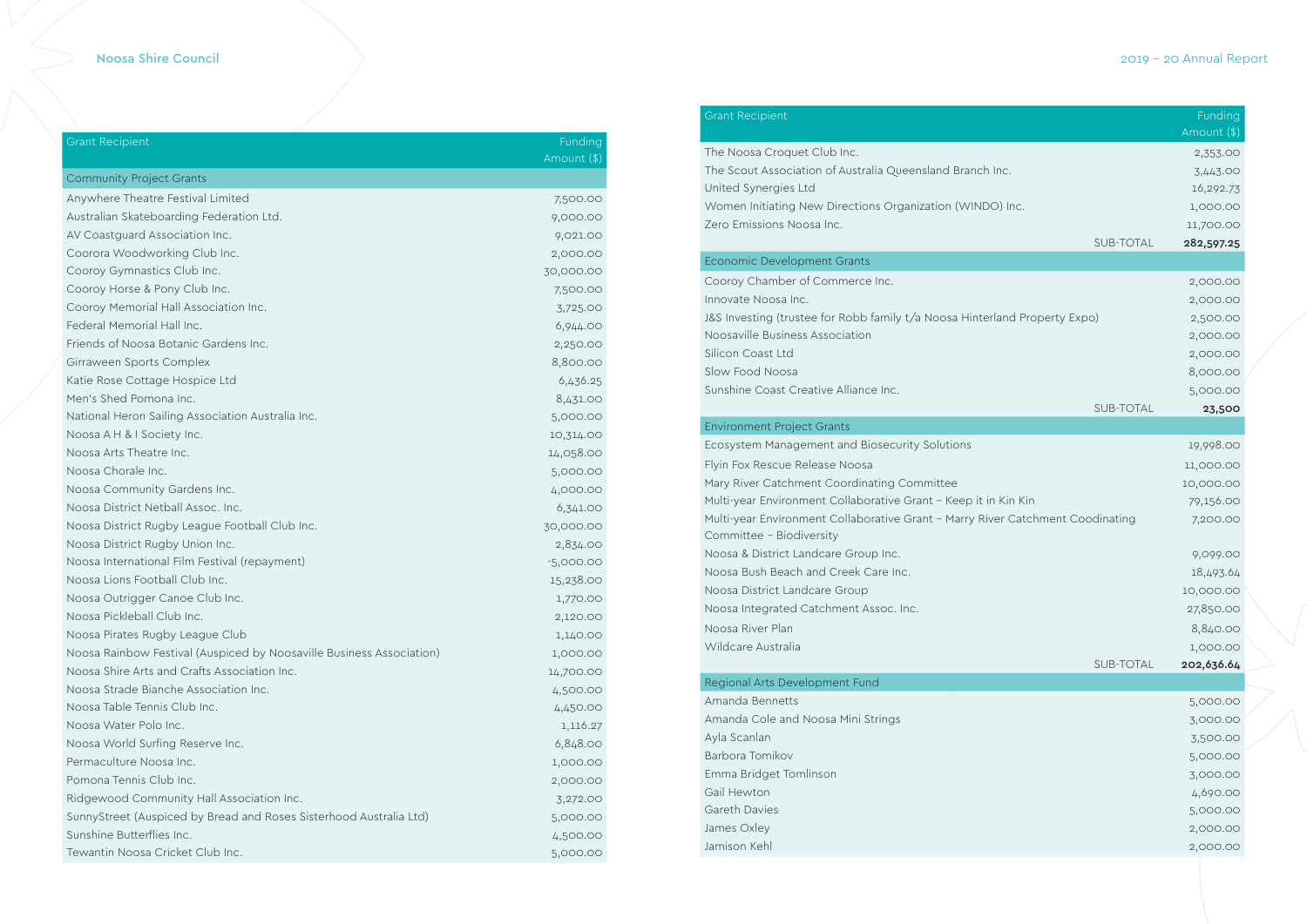## Noosa Shire Council 2019 - 20 Annual Report

| <b>Grant Recipient</b>                             |                  | Funding<br>Amount (\$) |
|----------------------------------------------------|------------------|------------------------|
| Lisa Smith                                         |                  | 3,000.00               |
| Lorissa Manners                                    |                  | 4,000.00               |
| Noosa Arts Theatre Inc.                            |                  | 3,000.00               |
| Noosa Long Weekend Inc.                            |                  | 2,500.00               |
| Pam Walpole                                        |                  | 3,000.00               |
| Red Chair Pty. Ltd.                                |                  | 3,000.00               |
| Saren Dobkins                                      |                  | 2,200.00               |
| The Dennis Sisters (6973 Pty Ltd)                  |                  | 2,000.00               |
| Yanni Van Zijl                                     |                  | 3,500.00               |
|                                                    | SUB-TOTAL        | 59,390.00              |
| Three Year Alliance Agreement - Emergency Services |                  |                        |
| AV Coastguard Association Inc.                     |                  | 10,979.62              |
| LifeFlight Foundation Ltd                          |                  | 10,979.62              |
|                                                    | <b>SUB-TOTAL</b> | 21,959.24              |
| Three Year Alliance Agreement - Environment        |                  |                        |
| Zero Emissions Noosa Inc.                          |                  | 18,000.00              |
|                                                    | <b>SUB-TOTAL</b> | 18,000.00              |
| <b>Grants and Subsidies</b>                        |                  |                        |
| Coastguard                                         |                  | 1,500.00               |
| Cooroora United Football Club                      |                  | 500.00                 |
| Cooroy Gymnastics Club Inc.                        |                  | 900.00                 |
| Croquet Club                                       |                  | 1,250.00               |
| Hinterland Art Group Inc                           |                  | 900.00                 |
| Noosa Boardriders                                  |                  | 500.00                 |
| Noosa District Rugby League Football Club Inc.     |                  | 1,250.00               |
| Noosa Heads Jazz Club                              |                  | 500.00                 |
| Noosa Table Tennis                                 |                  | 300.00                 |
| Noosa Trailblazers                                 |                  | 2,150.00               |
| Oz Harvest                                         |                  | 2,500.00               |
| Pomona & Cooroy AFC                                |                  | 900.00                 |
| <b>QLD Oztag Group</b>                             |                  | 700.00                 |
| St Vincent de Paul Qld                             |                  | 2,227.00               |
| U3A                                                |                  | 1,200.00               |
|                                                    | SUB-TOTAL        | 17,277.00              |
| Three Year Festive Season Event Grant              |                  |                        |
| Cooroy Chamber of Commerce Inc.                    |                  | 7,319.75               |
| Cooroy Pomona Lions Club Inc.                      |                  | 2,509.63               |
| East Coast Originals Inc.                          |                  | 3,659.87               |
| Kin Kin Community Group Inc.                       |                  | 1,568.52               |

# Grant Recipient

### Three Year Management and Maintenance Community

| <b>Grant Recipient</b>                                                      |           | Funding<br>Amount (\$) |  |
|-----------------------------------------------------------------------------|-----------|------------------------|--|
| Lake Cootharaba Sailing Club Inc.                                           |           | 3,137.04               |  |
| Noosa Christian Outreach Church                                             |           | 8,365.43               |  |
| Noosa Marina Ltd. (Auspiced by Noosa Strade Bianchi Inc.)                   |           | 5,228.39               |  |
| Tewantin Noosa Lions Club Inc.                                              |           | 10,456.78              |  |
| Tewantin Noosa Sub Branch RSL                                               |           | 3,659.87               |  |
|                                                                             | SUB-TOTAL | 45,905.28              |  |
| Three Year Management and Maintenance Community Halls and Centres Agreement |           |                        |  |
| Cooran Memorial School of Arts Inc                                          |           | 7,507.03               |  |
| Cooroy Memorial Hall Association Inc.                                       |           | 12,549.82              |  |
| Federal Memorial Hall Inc.                                                  |           | 5,135.94               |  |
| Kin Kin Community Group Inc.                                                |           | 6,228.08               |  |
| Peregian Beach Community House Inc                                          |           | 9,531.36               |  |
| Pomona & District Community House Inc.                                      |           | 17,830.91              |  |
| Pomona Memorial School Of Art Hall                                          |           | 12,754.41              |  |
| Ridgewood Community Hall Association Inc.                                   |           | 4,475.50               |  |
| Rotary Club of Noosa Heads Queensland Inc.                                  |           | 2,614.20               |  |
| Tinbeerwah Hall Inc.                                                        |           | 3,173.64               |  |
|                                                                             | SUB-TOTAL | 81,800.89              |  |
| The Nature Conservancy Partnership                                          |           |                        |  |
| The Nature Conservancy                                                      |           | 179,237.00             |  |
|                                                                             | SUB-TOTAL | 179,237.00             |  |
| Three Year Signature Event                                                  |           |                        |  |
| Cooroy Future Group Inc.                                                    |           | 7,319.75               |  |
| Noosa A H & I Society Inc.                                                  |           | 10,980.14              |  |
| Noosa Long Weekend Inc.                                                     |           | 10,980.14              |  |
| United Synergies Ltd                                                        |           | 7,843.10               |  |
|                                                                             | SUB-TOTAL | 37,123.13              |  |
| Three Year Sports Field Maintenance Agreement                               |           |                        |  |
| Cooroora United Football Club Inc.                                          |           | 8,883.61               |  |
| Cooroy Eumundi Cricket Club Inc.                                            |           | 8,883.61               |  |
| Noosa Australian Football Club Inc.                                         |           | 17,767.23              |  |
| Noosa District Junior Rugby League Football Club Inc.                       |           | 11,844.82              |  |
| Noosa District Rugby Union Inc.                                             |           | 14,806.02              |  |
| Noosa District Senior Rugby League Football Club Inc.                       |           | 14,805.77              |  |
| Noosa District Softball Association Inc.                                    |           | 14,806.02              |  |
| Noosa Lions Football Club Inc.                                              |           | 20,728.46              |  |
| Noosa Touch Association Inc.                                                |           | 11,844.82              |  |
| Pomona, Cooroy and Districts Australian Football Club Inc.                  |           | 8,883.61               |  |
| Pomona-Cooran Amateur Rugby League Football Club Inc.                       |           | 14,806.02              |  |

| The Nature Conservancy Partnership              |
|-------------------------------------------------|
| The Nature Conservancy                          |
| Three Year Signature Event                      |
| Cooroy Future Group Inc.                        |
| Noosa A H & I Society Inc.                      |
| Noosa Long Weekend Inc.                         |
| United Synergies Ltd                            |
|                                                 |
| Three Year Sports Field Maintenance Agreement   |
| Cooroora United Football Club Inc.              |
| Cooroy Eumundi Cricket Club Inc.                |
| Noosa Australian Football Club Inc.             |
| Noosa District Junior Rugby League Football Clu |
| Noosa District Rugby Union Inc.                 |
| Noosa District Senior Rugby League Football Clu |
| Noosa District Softball Association Inc.        |
| Noosa Lions Football Club Inc.                  |
| Noosa Touch Association Inc.                    |
| Pomona, Cooroy and Districts Australian Footbal |
| Pomona-Cooran Amateur Rugby League Footba       |
|                                                 |